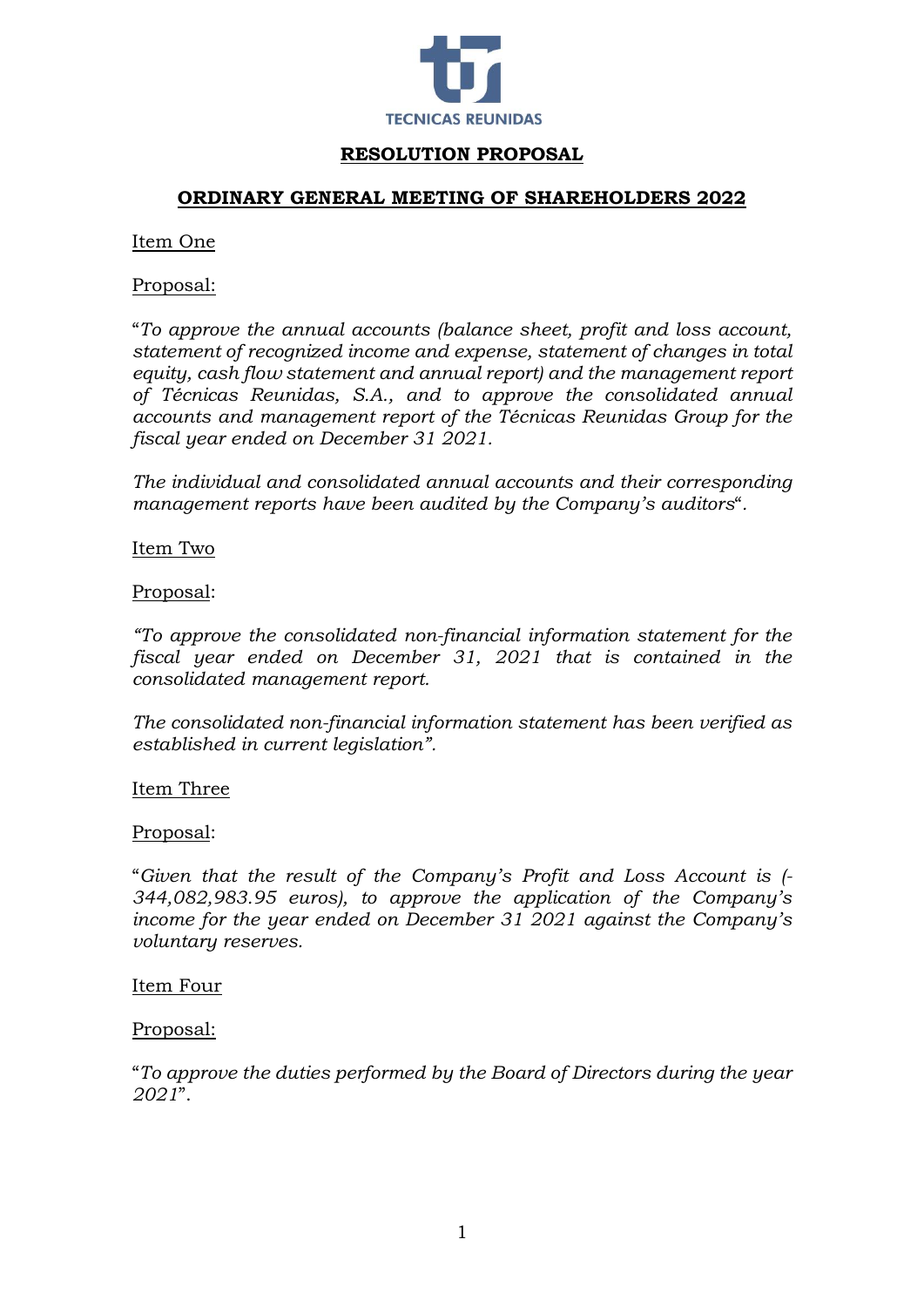

# Item Five

# Proposal:

"*At the proposal of the Audit and Control Commission, to renew the selection of the audit firm PricewaterhouseCoopers Auditores S.L., with registered offices at Paseo de la Castellana, 259 B, 28046 Madrid and VAT No. B-79031290 and Deloitte, S.L., with registered offices at Plaza Pablo Ruiz Picasso, 1, 28020 Madrid and VAT No. B-79104469, as the statutory auditors of the Company and its consolidated Group for the year 2022. The aforementioned auditors must act jointly*".

### Item Six

Proposal:

- 6.1. "*To re-elect and appoint Mr. Alfredo Bonet Baiget as an independent non-executive Director of the Company for the mandatory term of four years at the proposal of the Appointments and Remunerations Commission and after receiving the corresponding report from the Company's Board of Directors*".
- 6.2. "*To re-elect and appoint Mr. José Nieto de la Cierva as an independent non-executive director of the Company for the mandatory term of four years at the proposal of the Appointments and Remunerations Commission and after receiving the corresponding report from the Company's Board of Directors*".
- 6.3. "*To appoint Ms. Silvia Iranzo Gutiérrez as an independent nonexecutive director of the Company for the mandatory term of four years at the proposal of the Appointments and Remunerations Commission and after receiving the corresponding report from the Company's Board of Directors*".
- 6.4. "*To establish the number of members of the Company' Board of Directors as twelve*".

### Item Seven

### Proposal:

*"For the purposes set forth in Article 529 novodecies of the Spanish Corporate Enterprises Act and Article 20, section d) of the Bylaws, to approve the "Directors' Remuneration Policy of Técnicas Reunidas, S.A. for the years 2023, 2024 and 2025", the entire text of which, as well as the mandatory report from the Appointments and Remunerations Commission and the reasoned proposal of the Board of Directors, has been made available to the shareholders from the moment that the General Meeting of Shareholders was announced".*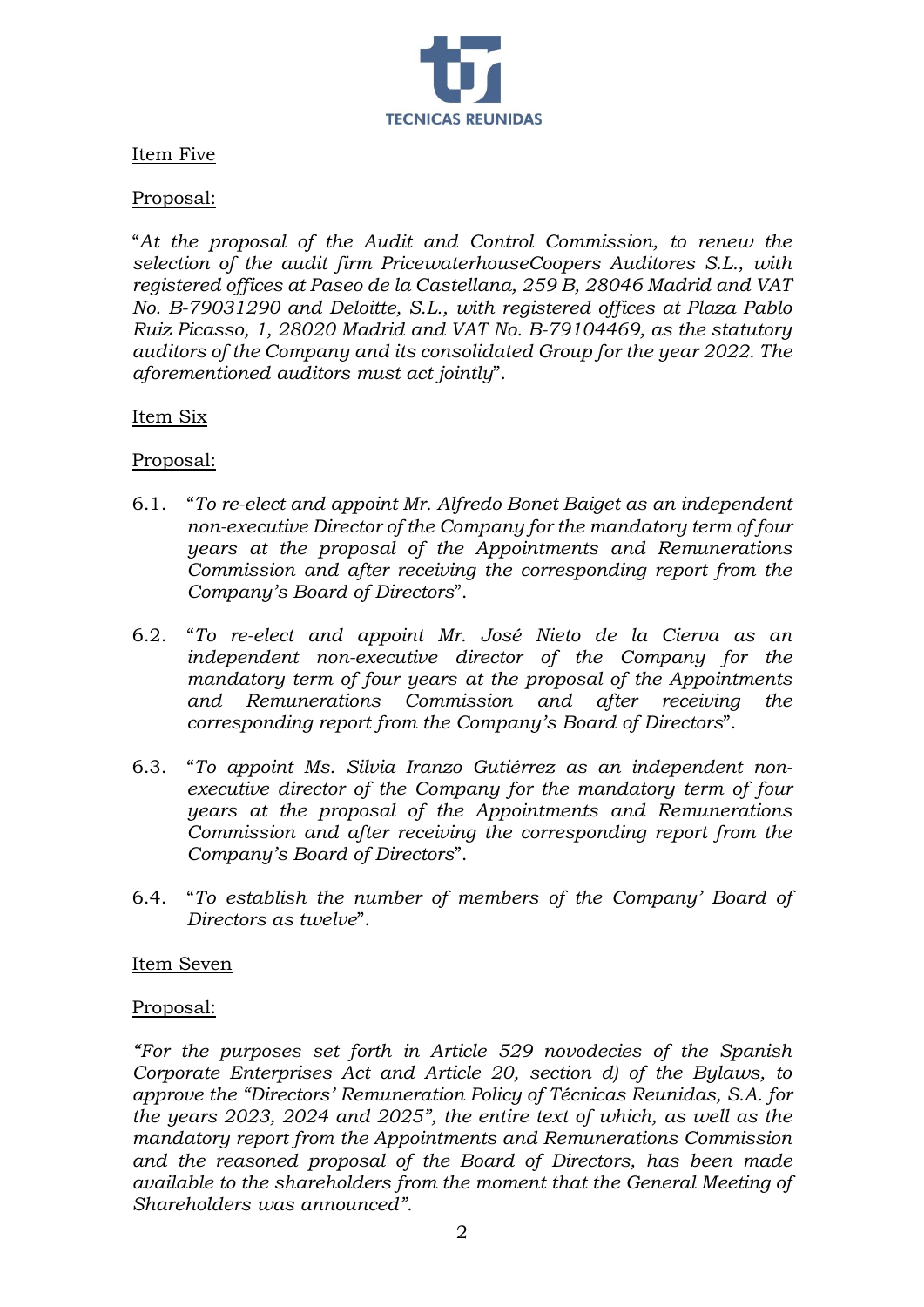

# Item Eight

### Proposal:

"*To ratify the Company's underwriting of the contracts used as instruments for the temporary public financial support received under the Business Solvency Support Fund according to the Royal Legislative Decree 25/2020 of July 3, managed by the Spanish state-owned Industrial Holding Company (SEPI) and granted to the Técnicas Reunidas Group for a total amount of €340,000,000, channeled through an ordinary loan of €165,000,000 and a shareholders loan of €175,000,000 signed on February 22, 2022.*

*The details of the aforementioned financing have been communicated to the market by the Company through the "Privileged Information" publications dated July 30, 2021 and November 15, 2021, the "Other Relevant Information" publications dated 1 and February 18, 2022, as well as in the periodic financial information published by the Company*".

### Item Nine

### Proposal:

"*To delegate to the Board of Directors, with full authority placed in the Chairman and the Secretary of the Board of Directors so that either, jointly and severally, may formalize, interpret, prepare, correct and notarize the agreements reached in this General Meeting of Shareholders and especially to present and deposit in the Trade Register the certification of the agreements for approval of the annual accounts and the application of the result, attaching the legally required documents and to grant as many public or private documents as necessary until the agreements reached are registered in the Trade Register, including the request for partial registration and even with authority to correct or rectify these following the verbal or written instructions of the Trade Register*".

### ITEM SUBMITTED TO VOTE IN ADVISORY CAPACITY

#### Item Ten

#### Proposal:

"*To approve, in an advisory nature, the Annual Report on Directors' Remunerations for the year 2021, prepared by the Board of Administration, in compliance with Article 541 of the Spanish Corporate Enterprises Act and that has been made available to the shareholders from the moment the General Meeting of Shareholders was announced in the Company's registered offices and Corporate website".*

#### ITEM OF INFORMATIVE NATURE